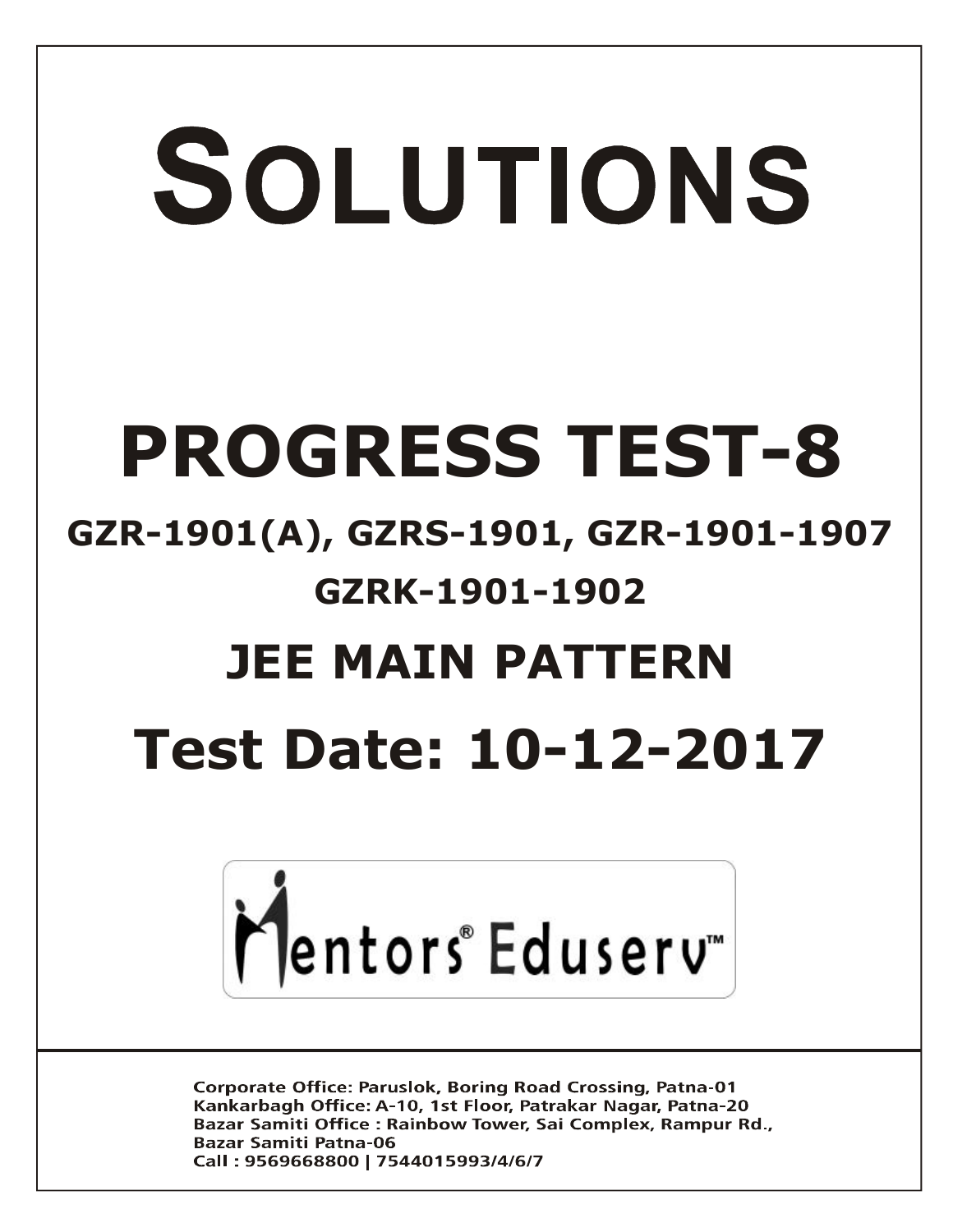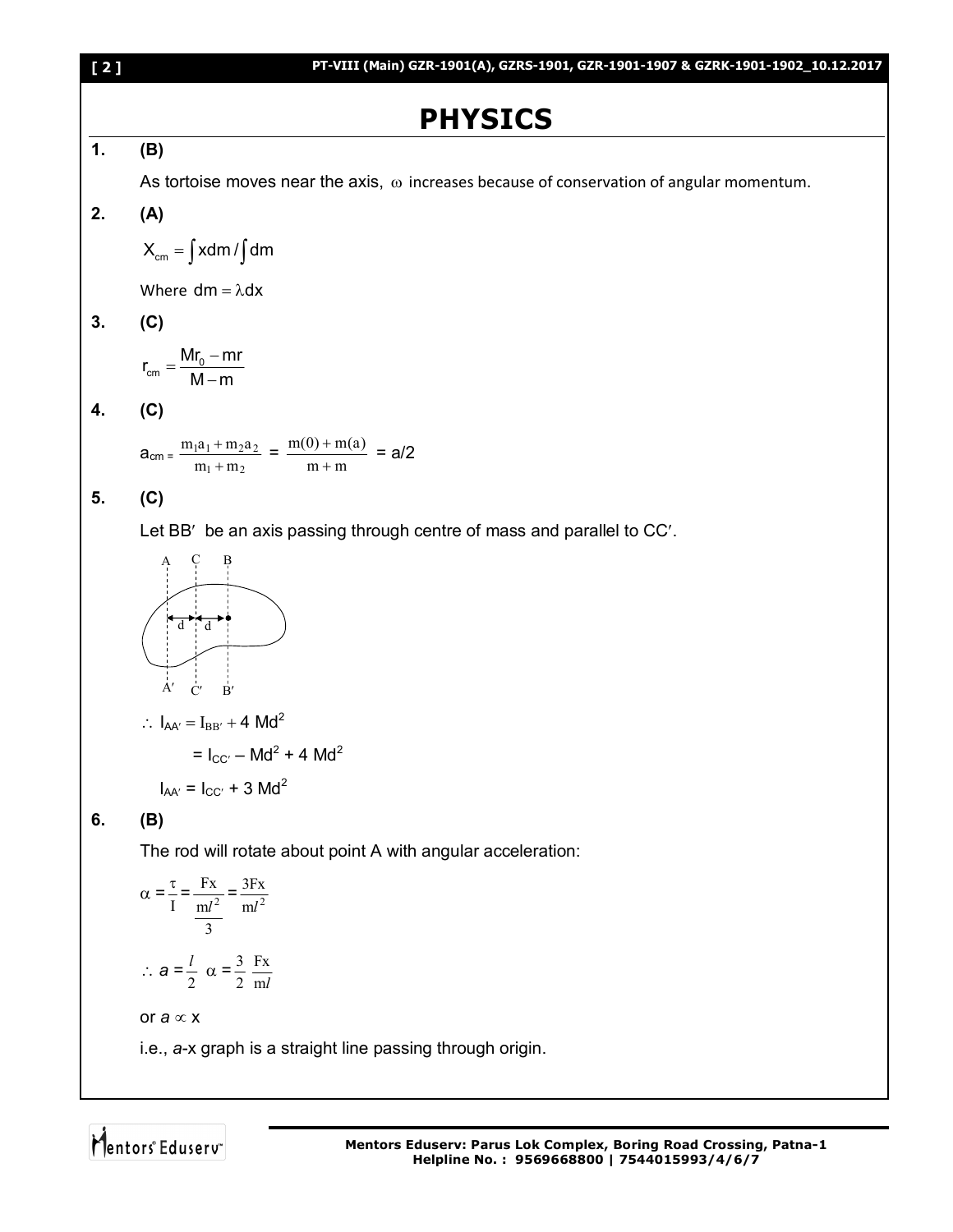#### **PT-VIII (Main) GZR-1901(A), GZRS-1901, GZR-1901-1907 & GZRK-1901-1902\_10.12.2017 [ 3 ]**



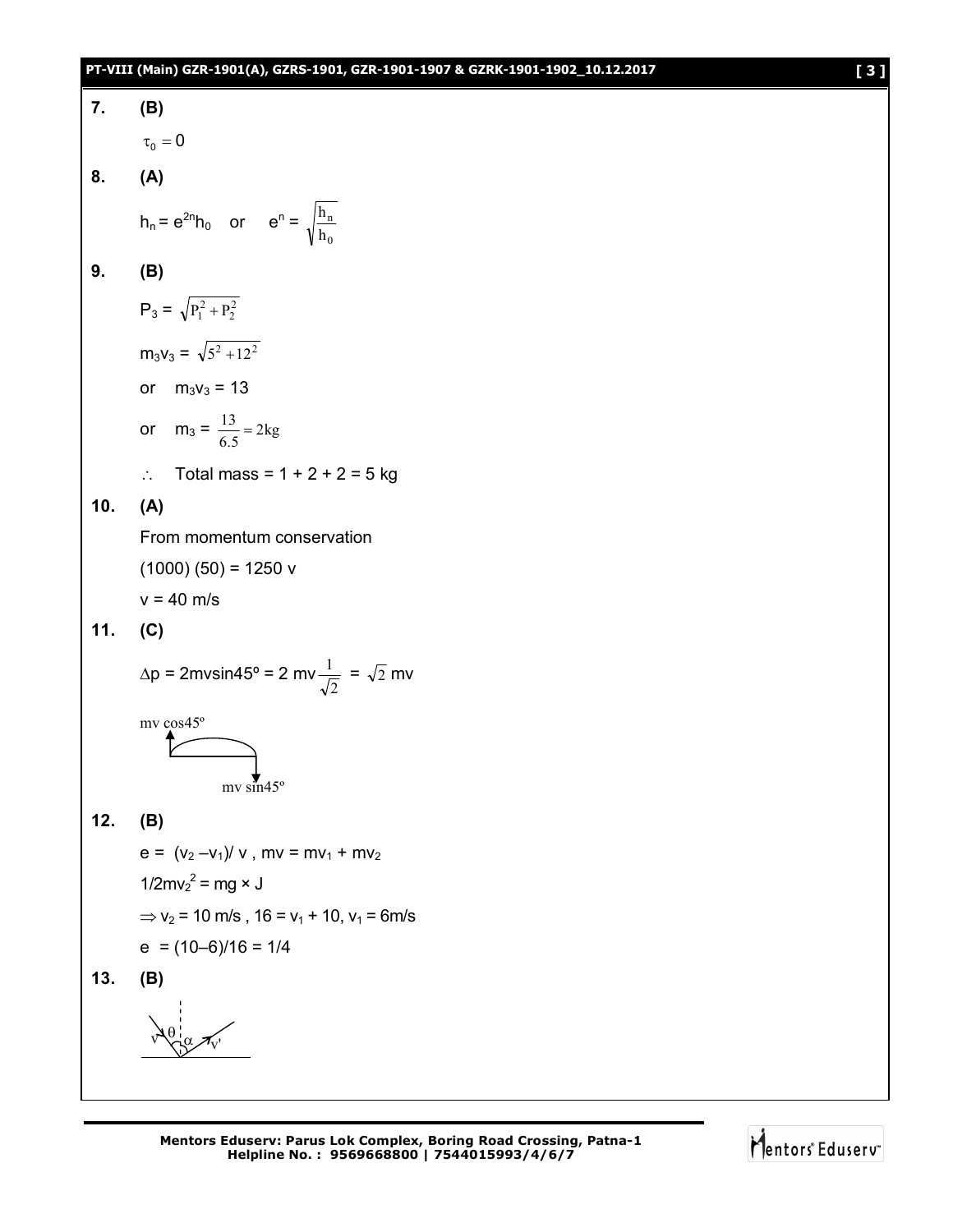#### **[ 4 ] PT-VIII (Main) GZR-1901(A), GZRS-1901, GZR-1901-1907 & GZRK-1901-1902\_10.12.2017**

$$
[4]
$$

**14. (A)**

$$
\mathsf{v'cos} \alpha = \mathsf{evcos} \theta
$$
\n
$$
\mathsf{v' sin} \alpha = \mathsf{vsin} \theta
$$
\n
$$
\Rightarrow \alpha = \mathsf{tan}^{-1}\left(\frac{1}{e}\mathsf{tan} \theta\right)
$$
\n
$$
(A)
$$

$$
u2 = 5gR
$$
  
:.  $v2 = u2 - 2gR$ 

$$
=5gR-2gR=3gR
$$

$$
\begin{pmatrix}\n\ddots \\
\ddots \\
\ddots\n\end{pmatrix}
$$

Tangential acceleration at B is

 $a_t = g$  (downwards)

Centripetal acceleration at B is

$$
a_C = \frac{v^2}{R} = 3g
$$

 $\therefore$  Total acceleration will be

$$
a = \sqrt{a_C^2 + a_t^2} = g \sqrt{10}
$$

# **15. (C)**

Let *I* be the length of the rod and  $\theta$  the angle of rod with x-axis (horizontal) at some instant of time. Co-ordinates of the centre of rod at this instant of time are

$$
x = \frac{l}{2} \cos \theta
$$
  
\nand  $y = \frac{l}{2} \sin \theta$   
\nSquaring and adding Eqs. (1) and (2), we get:  
\n $x^2 + y^2 = \frac{l^2}{4}$   
\nWhich is an equation of a circle of radius  $\frac{l}{2}$  and centre at origin.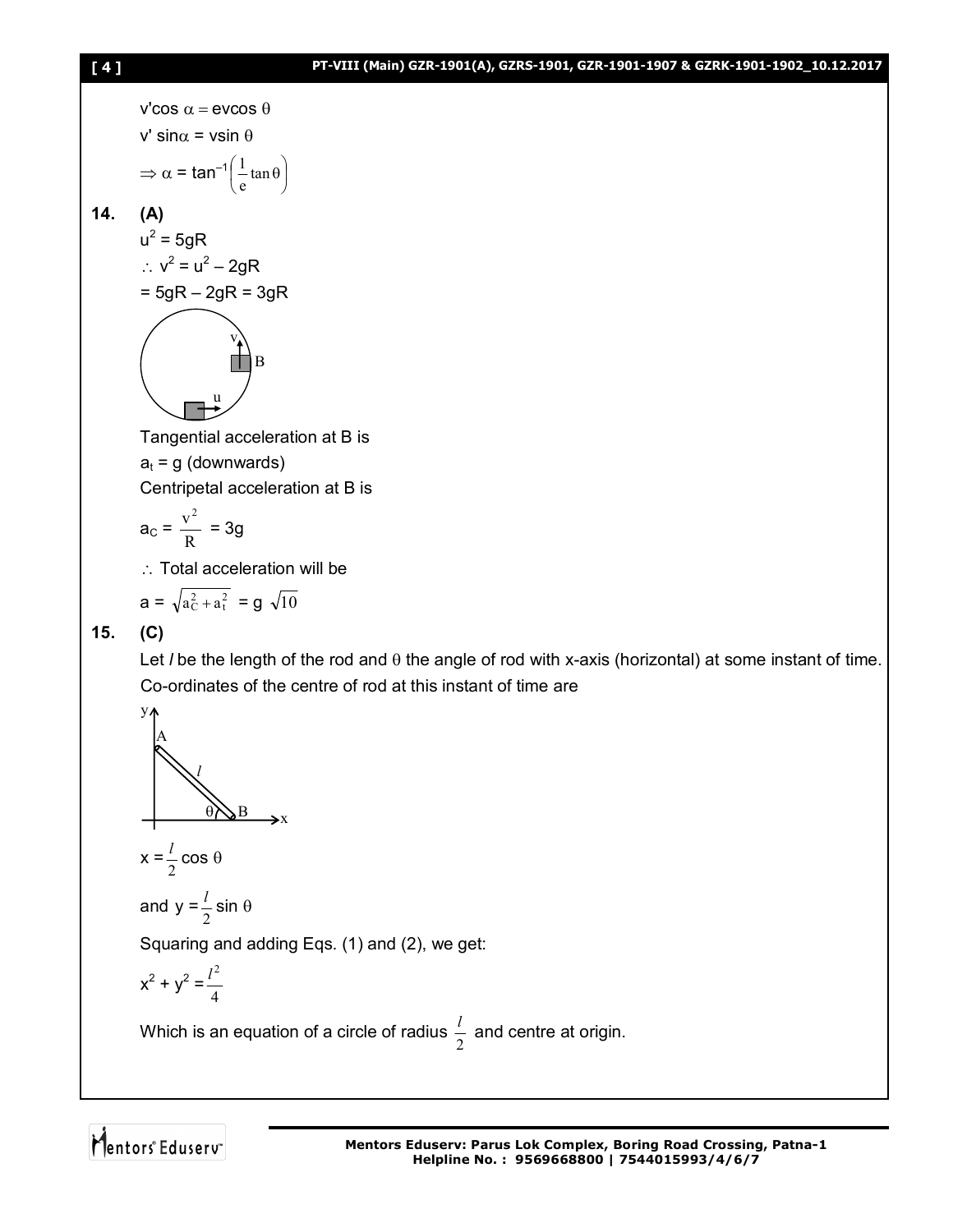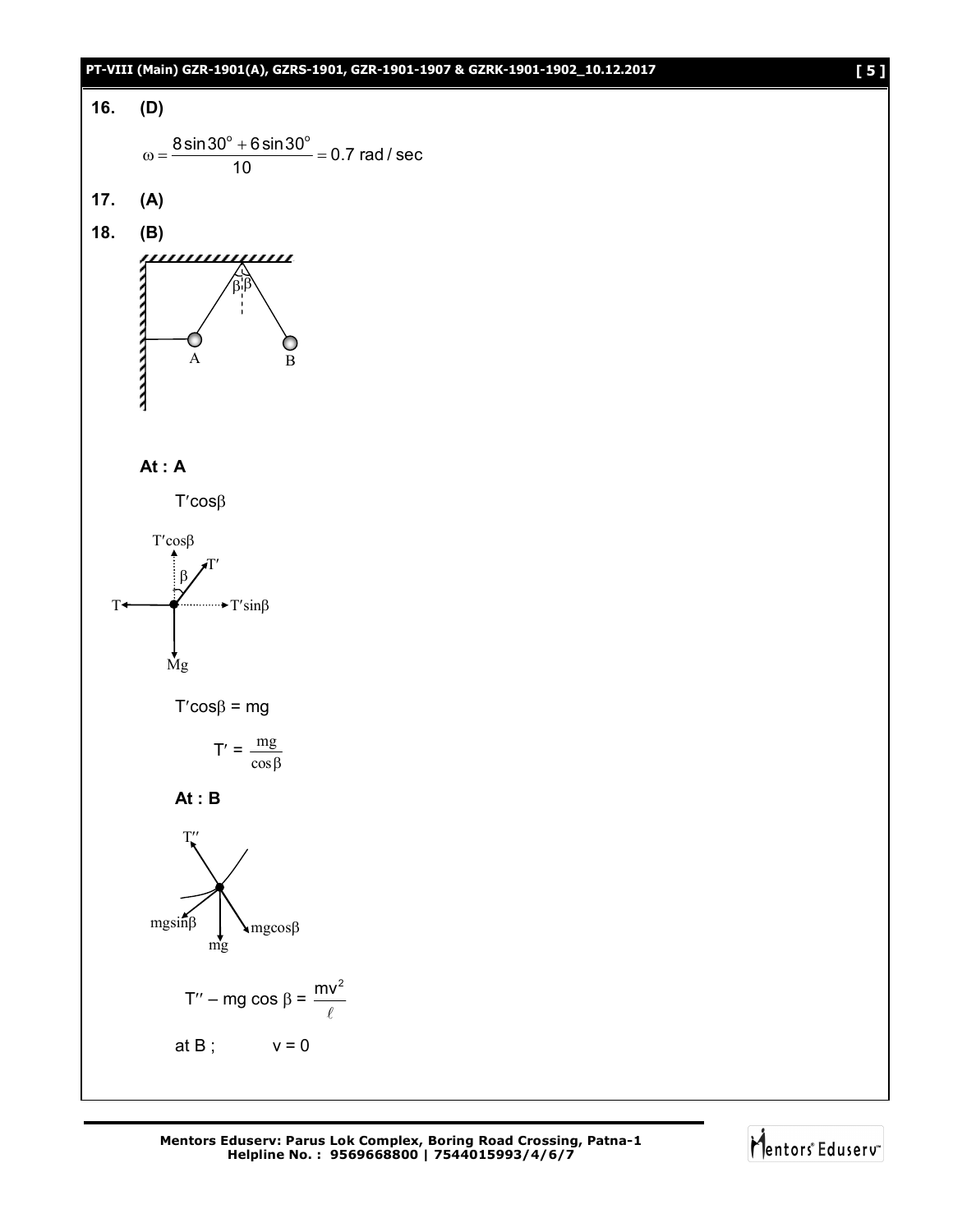# **[ 6 ] PT-VIII (Main) GZR-1901(A), GZRS-1901, GZR-1901-1907 & GZRK-1901-1902\_10.12.2017**



T = mg cos T T = mg / cos mg cos Tension at A Tension at B = cos β T T 2 **19. (D)** 4 m/s 1 m/s 1 m/s v Before collision After collision Let v be the velocity of ball after collision, collision is elastic e =1 or relative velocity of separation = relative velocity of approach v – 1 = 4 + 1 or v = 6 m/s (away from the wall) **20. (A)** From conservation of mechanical energy 2 1 kx<sup>2</sup> = 2 2 1 1 2 2 1 1 m v m v 2 2 ... (1) from COLM O m v m v 1 1 2 2 …..(2) and v<sup>r</sup> = relative velocity of the two then from (1) & (2) we get kx<sup>2</sup> = <sup>2</sup> mv<sup>r</sup> v<sup>r</sup> = x 2m 3k **21. (A)** COLM mv mv 2mv <sup>0</sup> 0 v v 3 0 0 0 2v v 3 3 1 e v 3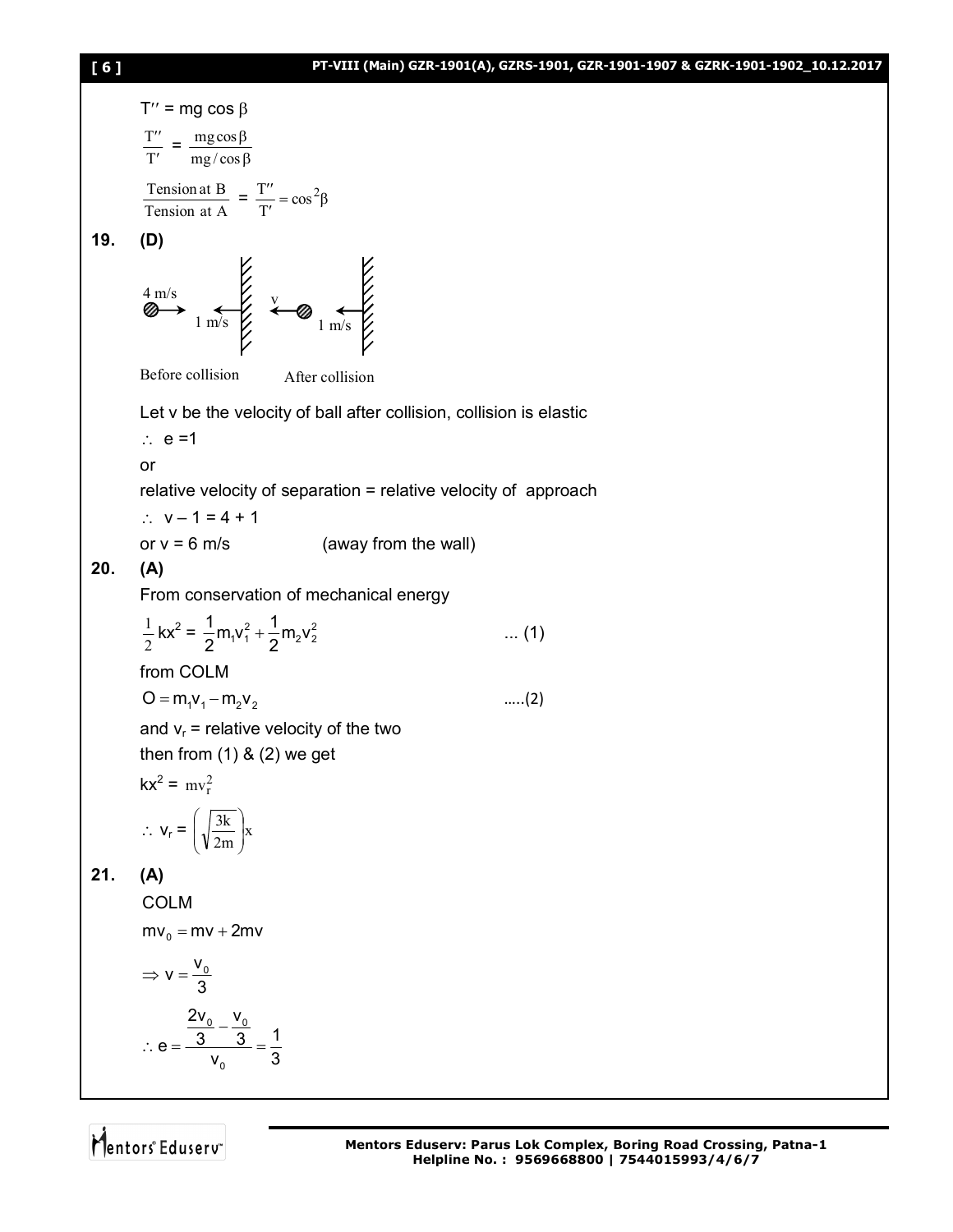#### **PT-VIII (Main) GZR-1901(A), GZRS-1901, GZR-1901-1907 & GZRK-1901-1902\_10.12.2017 [ 7 ]**

## **22. (C)**

Maximum expansion in spring is given by

$$
\frac{1}{2}kx_{max}^2 = \frac{1}{2}mv^2 + \frac{1}{2}2mv^2 \quad (\because v_1 = v_2 = v) \quad ...(i)
$$

Also  $mv_0 = mv + 2mv$ 

$$
\therefore \ x_{max} = \sqrt{\frac{2m}{3k}} \ v_0
$$

**23. (D)**

Let N be the normal reaction between m and M,

Equilibrium of M

```
N sin 45^{\circ} = kx ... (i)
```
Equilibrium of m in vertical direction gives

N  $\cos 45^\circ = mg$  ... (ii)

From Eqs. (i) and (ii), we get

 $x = \frac{m}{k}$ mg

# **24. (A)**

**COLM gives**

$$
M\sqrt{2gL} = (M+m)v
$$
  
∴ 
$$
v = \frac{M\sqrt{2gL}}{M+m}
$$
∴ 
$$
h = \frac{v^2}{2g}
$$

## **25. (C)**

The work done by man is negative of magnitude of decrease in potential energy of chain.

L/2  
\n
$$
\begin{bmatrix}\n1.2 \\
0.0 \\
0.0 \\
0.0 \\
0.0\n\end{bmatrix}
$$
\n
$$
\begin{bmatrix}\n1.4 \\
0.0 \\
0.0 \\
0.0\n\end{bmatrix}
$$
\n
$$
\begin{bmatrix}\n1.4 \\
0.0 \\
0.0 \\
0.0\n\end{bmatrix}
$$
\n
$$
\begin{bmatrix}\n1.4 \\
0.0 \\
0.0 \\
0.0\n\end{bmatrix}
$$
\n
$$
\begin{bmatrix}\n1.4 \\
0.0 \\
0.0 \\
0.0\n\end{bmatrix}
$$
\n
$$
\begin{bmatrix}\n1.4 \\
0.0 \\
0.0 \\
0.0\n\end{bmatrix}
$$
\n
$$
\begin{bmatrix}\n1.4 \\
0.0 \\
0.0 \\
0.0\n\end{bmatrix}
$$

**Mentors Eduserv: Parus Lok Complex, Boring Road Crossing, Patna-1 Helpline No. : 9569668800 | 7544015993/4/6/7**

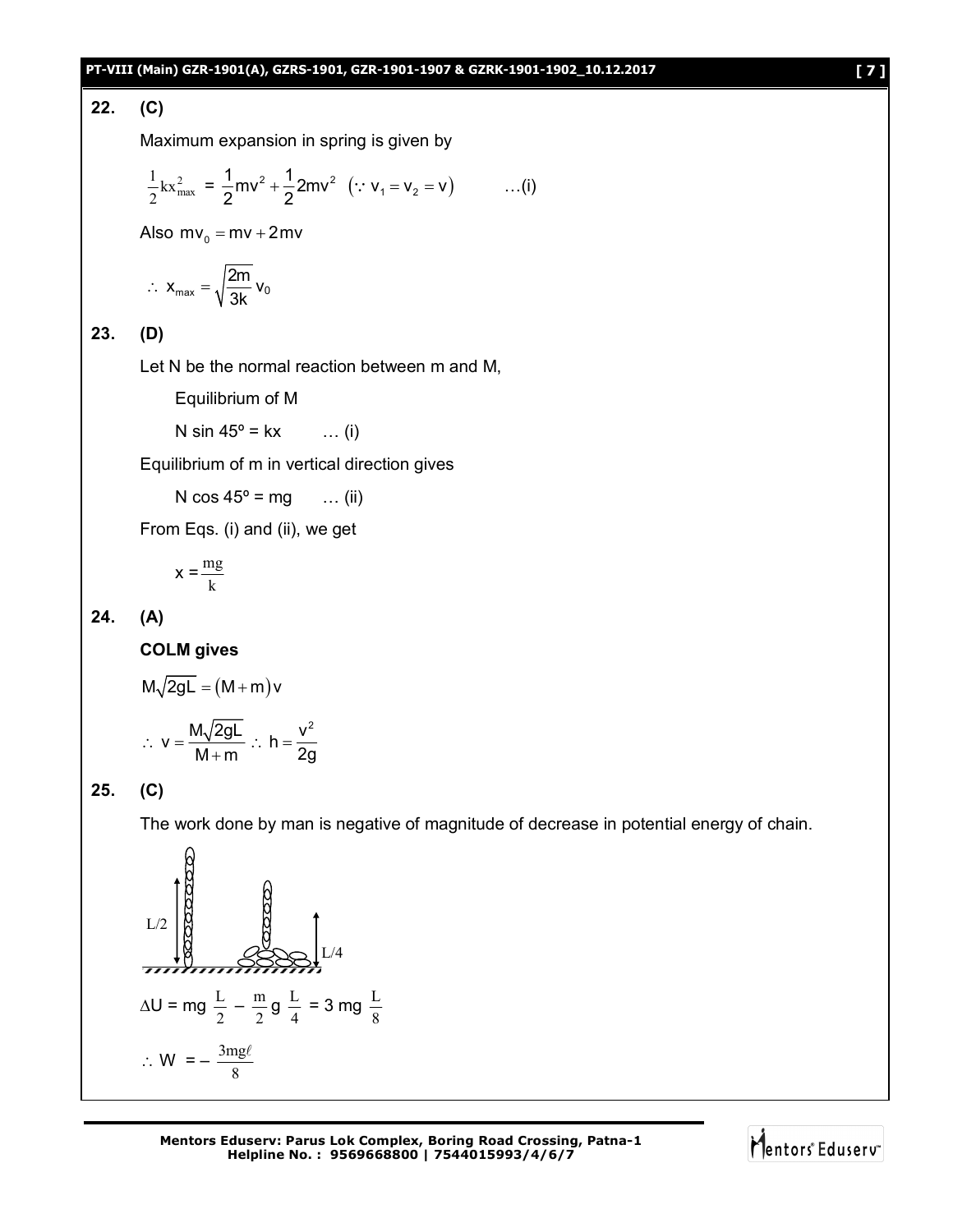# **[ 8 ] PT-VIII (Main) GZR-1901(A), GZRS-1901, GZR-1901-1907 & GZRK-1901-1902\_10.12.2017**

| 26. | (B)                                                                                                                      |
|-----|--------------------------------------------------------------------------------------------------------------------------|
|     | $\mathsf{W} = \int\limits^{(1,1)} \vec{\mathrm{F}}.\vec{\mathrm{d}}\mathrm{x}$<br>(0,0)                                  |
|     | Here $\vec{ds} = dx\hat{i} + dy\hat{j} + dz\hat{k}$                                                                      |
|     | $\therefore$ W = $\int_{0}^{(1,1)} (x^2 dy + y dx) = \int_{0}^{(1,1)} (x^2 dy + x dx)$<br>$(as x = y)$<br>(0,0)<br>(0,0) |
|     | $\therefore \quad W = \left[\frac{y^3}{3} + \frac{x^2}{2}\right]_{(0,0)}^{(1,1)} = \frac{5}{6} J$                        |
| 27. | (C)                                                                                                                      |
|     | $K = \frac{1}{2}mv^2 = \frac{1}{2}m(\frac{f}{m}t)^2$                                                                     |
|     | Also, $K = f \times s$                                                                                                   |
| 28. | (C)                                                                                                                      |
|     | $P = Fv$                                                                                                                 |
|     | or $P = \left( m v \frac{dv}{dx} \right) v$                                                                              |
|     | or $\int_{0}^{x} v^2 dv = \int_{0}^{x} \frac{P}{m} dx$                                                                   |
|     | $\frac{v^3}{3} = \frac{Px}{m}$ or $v = \left(\frac{3Px}{m}\right)^{1/3}$                                                 |
| 29. | (D)                                                                                                                      |
|     | $\mu$ m g cos $\theta$<br>$\text{mg}$ sin $\theta$                                                                       |
|     | $= 0.3x$                                                                                                                 |
|     | After some time friction becomes more than mgsin $\theta$ , then body will retard. Thus speed is                         |
|     | maximum when, total force or acc. is zero.                                                                               |
|     | $mgsin\theta - \mu mgcos\theta = 0$                                                                                      |
|     | $\Rightarrow \mu = \tan \theta \Rightarrow 0.3x = 3/4$                                                                   |

$$
\Rightarrow
$$
 x = 2.5m

$$
30. \qquad (D)
$$

$$
H = \frac{u_1^2 \sin^2 \theta_1}{2g} = \frac{u_2^2 \sin^2 \theta_2}{2g}
$$

$$
\overline{\text{M}}_{\text{entors}^*} \text{E} \text{d} \text{user} \text{w}^*
$$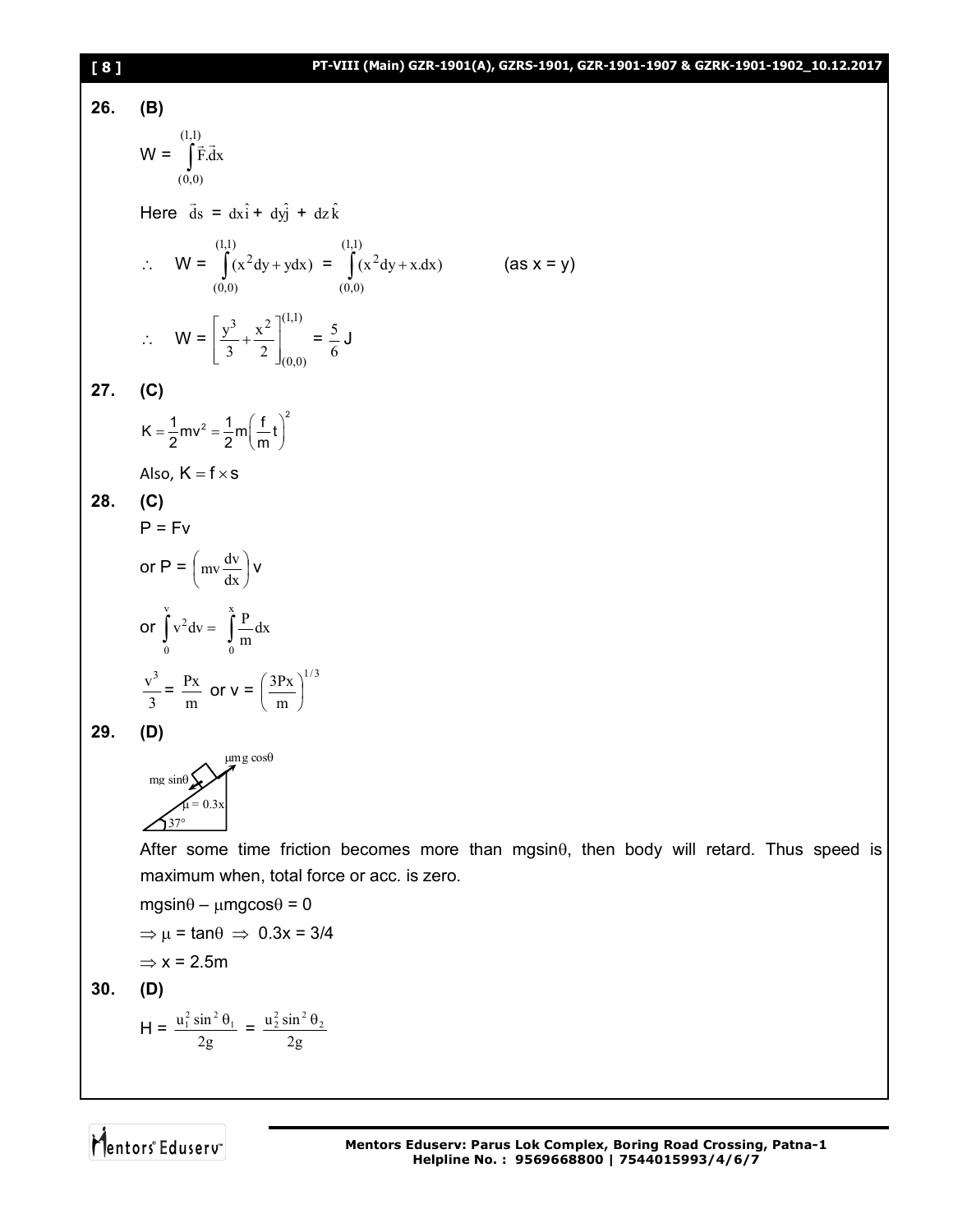|     | PT-VIII (Main) GZR-1901(A), GZRS-1901, GZR-1901-1907 & GZRK-1901-1902_10.12.2017<br>$[9]$                                                                    |
|-----|--------------------------------------------------------------------------------------------------------------------------------------------------------------|
|     | <b>CHEMISTRY</b>                                                                                                                                             |
| 31. | (D)<br>32. $(C)$<br>34. (D)<br>33. (A)                                                                                                                       |
| 35. | (B)                                                                                                                                                          |
|     | The velocity corresponding to the maxima is the most probable velocity which is given by the<br>expression.                                                  |
|     | $C_{mp} = \sqrt{\frac{2RT}{M}}$                                                                                                                              |
|     | $RT = \frac{C_{mp}^2 M}{2} = \frac{(200)^2 \times 100 \times 10^{-3}}{2} = 40000 \times 50 \times 10^{-3}$ J mol <sup>-1</sup> = 40 × 50 J mol <sup>-1</sup> |
|     | No. of moles = $\frac{300}{100}$ = 3                                                                                                                         |
|     | $E = \frac{3}{2}nRT = \frac{3}{2} \times 3 \times 40 \times 50 = 9 \times 10^{3} J = 9 kJ$                                                                   |
| 36. | (D)                                                                                                                                                          |
| 37. | (B)                                                                                                                                                          |
|     | $V_{\text{real}} = \frac{\text{Molar mass}}{\text{density}} = \frac{18}{0.36}.$                                                                              |
|     | $V_{\text{ideal}} = \frac{nRT}{p} = \frac{1 \times 0.082 \times 500}{1}$ .                                                                                   |
|     | So, $Z = \frac{V_{\text{real}}}{V_{\text{ideal}}} = \frac{50}{0.082 \times 500} = \frac{50}{41}$ .                                                           |
| 38. | (B)                                                                                                                                                          |
|     | $2S \xrightarrow{\text{Energy 4p}} 2p \xrightarrow{\text{Energy up}} 3d \xrightarrow{\text{Energy down}} 3p$                                                 |
|     | $3p \xrightarrow{\text{Energy up}} 4S \xrightarrow{\text{Energy down}} 3p$                                                                                   |
|     | During deexcitation emission of light results                                                                                                                |
| 39. | (A)                                                                                                                                                          |
| 40. | (C)                                                                                                                                                          |
|     | $\lambda = \frac{h}{mv}$ $\lambda = \frac{h}{\sqrt{2mKE}}$                                                                                                   |
|     | $\lambda_{\text{req}} = \frac{h}{\sqrt{zm9KE}} = \frac{1}{3} \frac{\lambda}{\sqrt{2mKG}} = \frac{\lambda}{3}$                                                |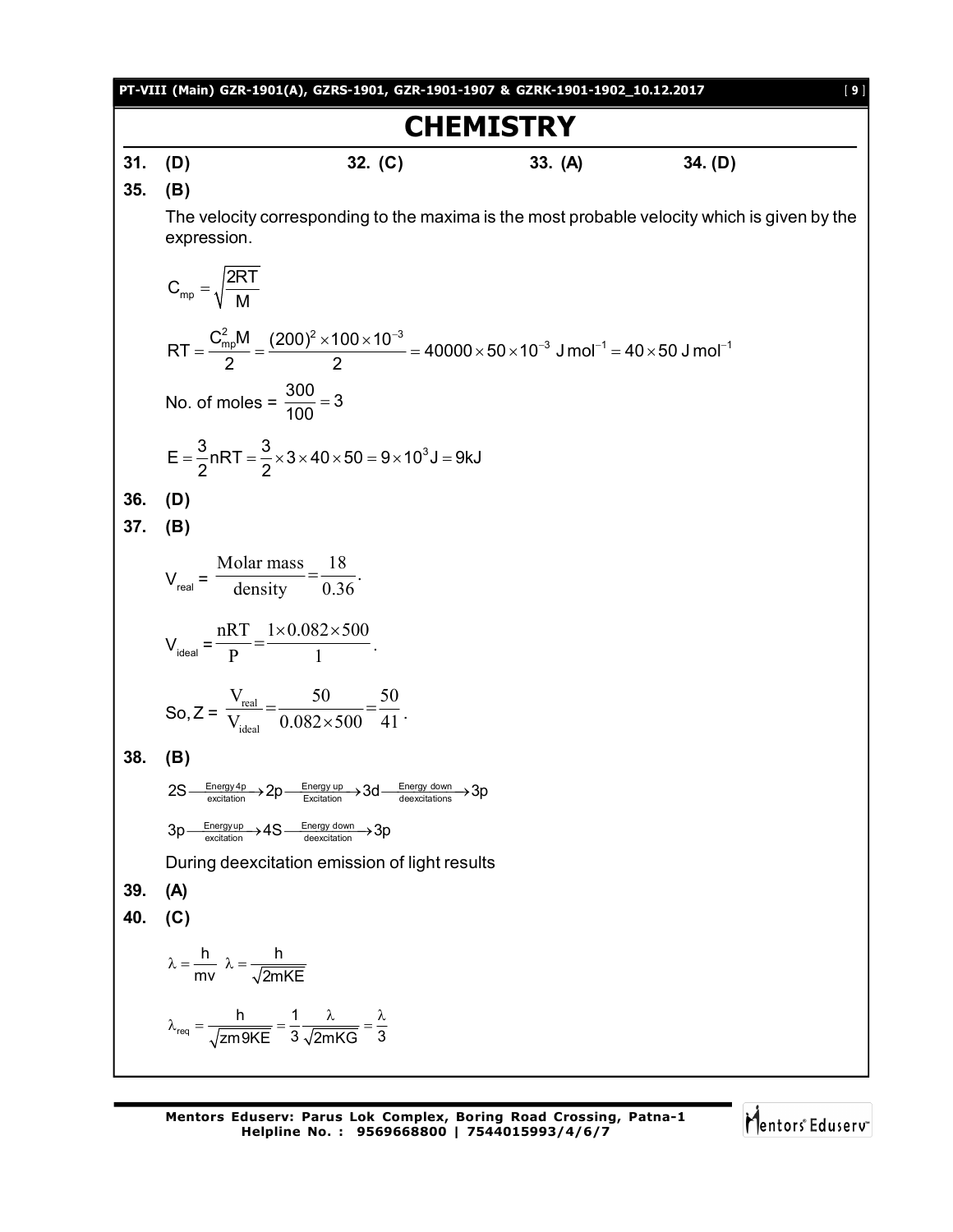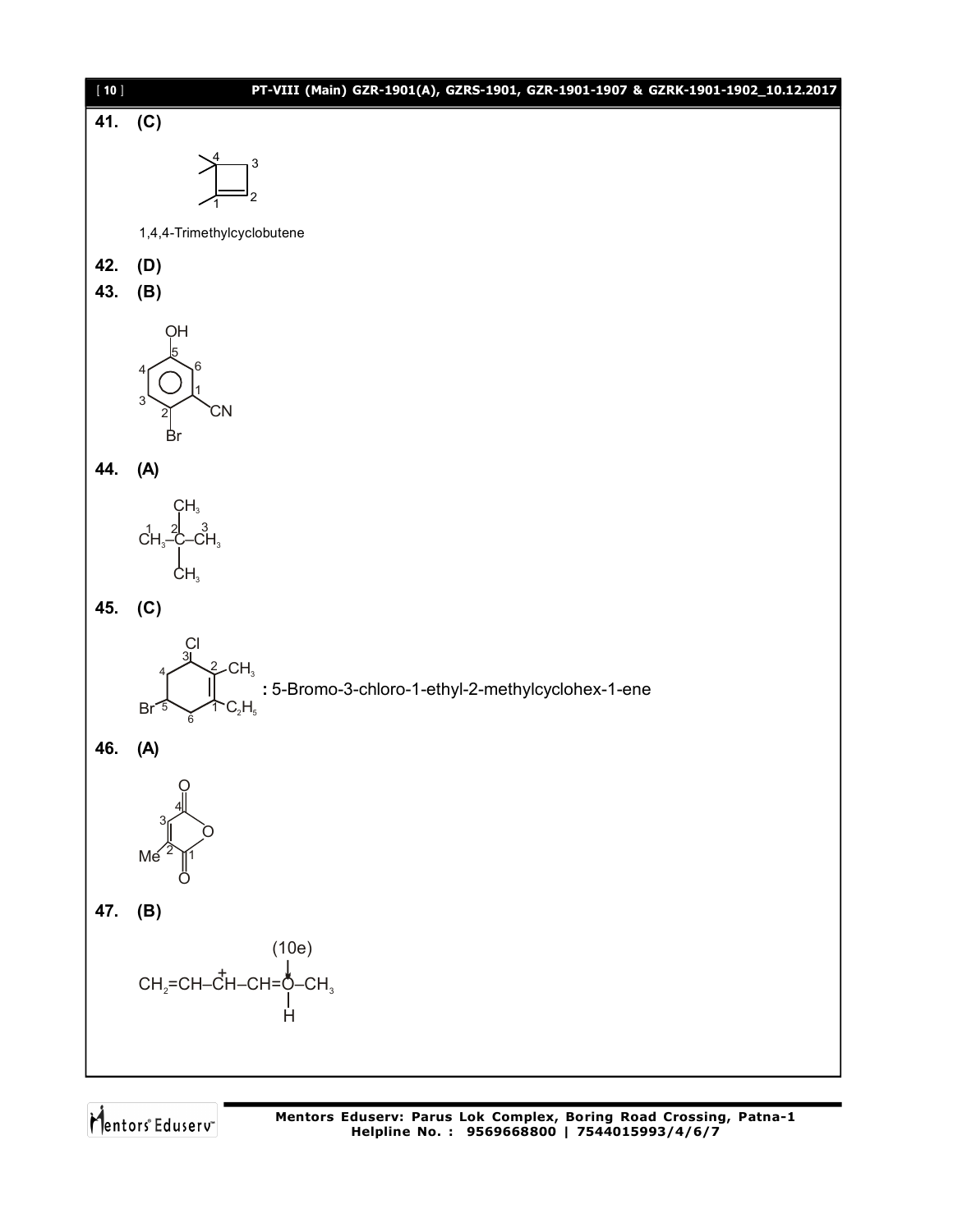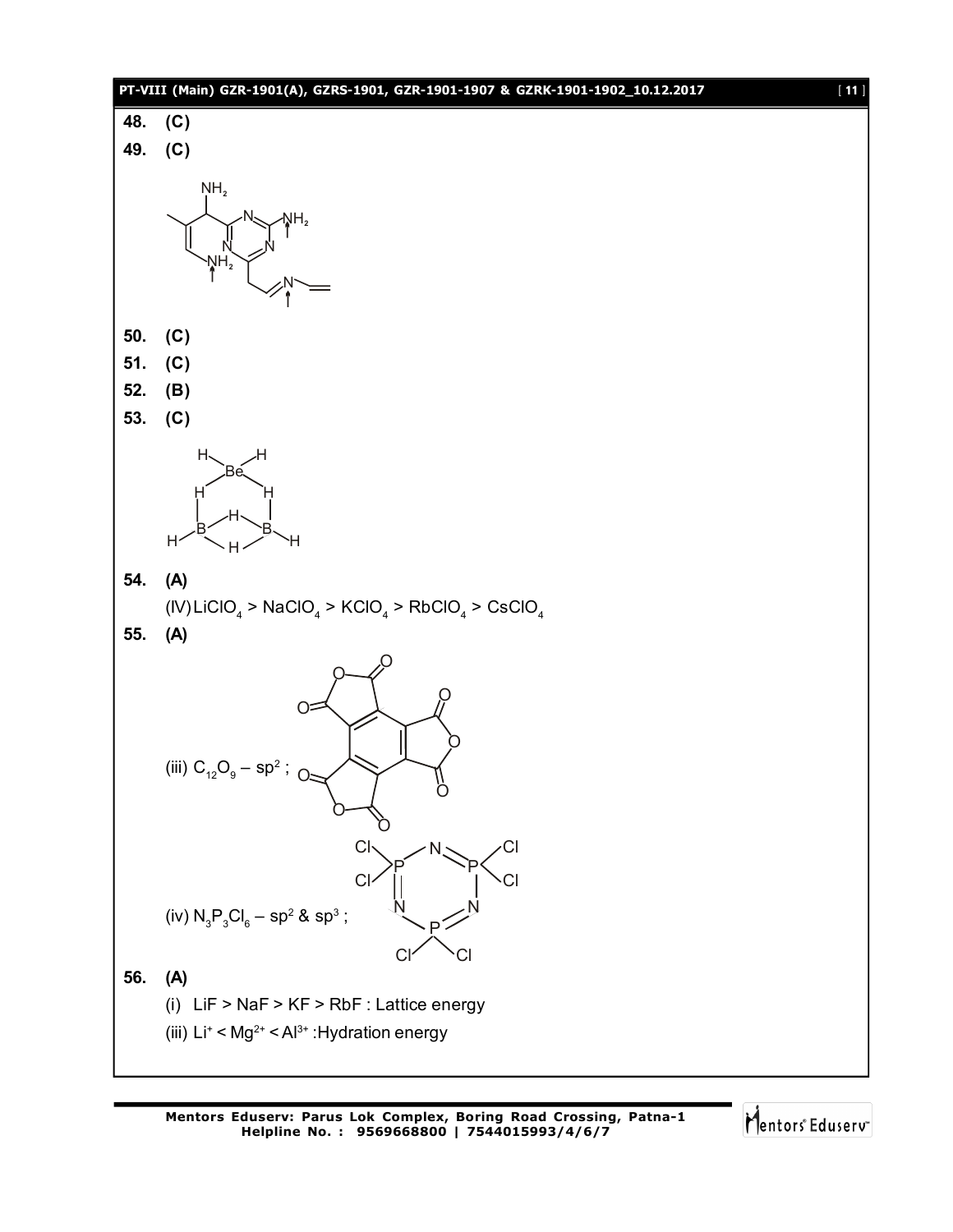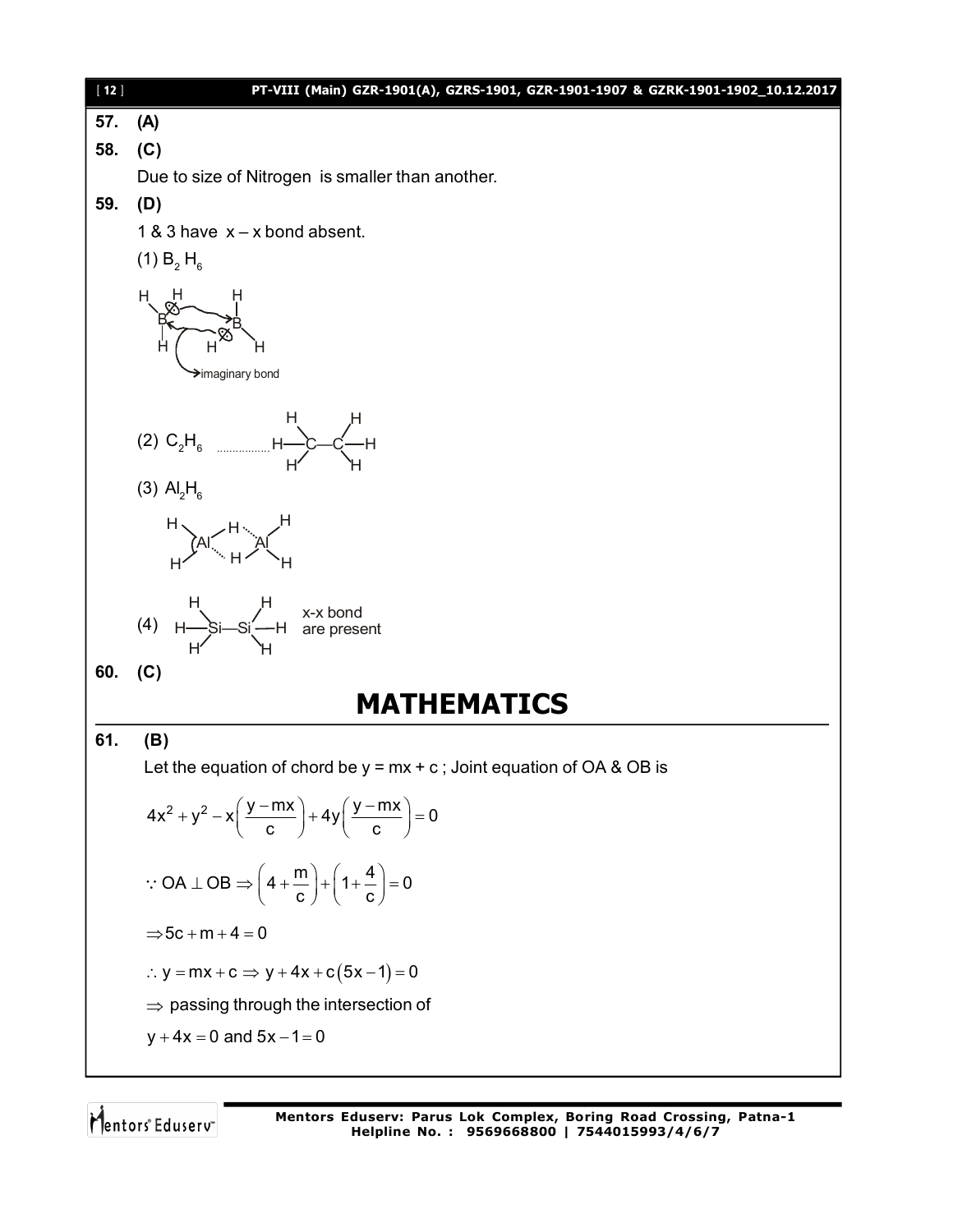#### **PT-VIII (Main) GZR-1901(A), GZRS-1901, GZR-1901-1907 & GZRK-1901-1902\_10.12.2017** [ **13** ]

**62. (D)** Only (3, –4) satisfies equation of the circle. **63. (C) 64. (C)** 4 UHL 4  $P \equiv \frac{x}{x} = \frac{y}{x} = 6\sqrt{2}$  $\equiv \frac{\kappa}{\cos \frac{\pi}{4}} = \frac{J}{\sin \frac{\pi}{4}} = 6\sqrt{2} \implies x = 6, y = 6$ Since P(6,6) lie on circle  $72 + 12$  (q + f) + c = 0 ......(i) Since  $y = x$  touches the circle, then  $2x^2 + 2x(g + f) + c = 0$  has equal roots  $D = 0$ 4 (g + f)<sup>2</sup> = 8c  $\Rightarrow$  (g + f)<sup>2</sup>  $\ldots$ .....(ii) From, we get  $(12(g + f))^2 = [-(c + 72)]^2 \Rightarrow 144 (2c) = (c + 72)^2 \Rightarrow (c - 72)^2 = 0 \Rightarrow c = 72$ **65. (C) 66. (A)** 100  $\alpha - \beta = \sum_{r=1}^{\infty} (a_{2r} - a_{2r-1}) = 100$  d **67. (D) 68. (C)**  $(x - 1)(x - 0) + (y - 0)(y - 1) = 0$ **69. (C)** Let the equation of one of the circles be  $x^2 + y^2 + 2gx + 2fy + c = 0$ Since it passes through origin,  $\therefore$  c = 0. So, the equation becomes  $x^2 + y^2 + 2gx + 2fy = 0$ Since it cuts the circle  $x^2 + y^2 + 6x - 4y + 2 = 0$ orthogonally,  $\therefore$  2g(3) + 2f(-2) = 0 + 2  $\Rightarrow$   $-6(-g) + 4(-f) = 2$ Thus, the locus of the centre  $(-q, f)$  is  $-6(-g) + 4(-f) = 2$  or  $3x - 2y + 1 = 0$ 

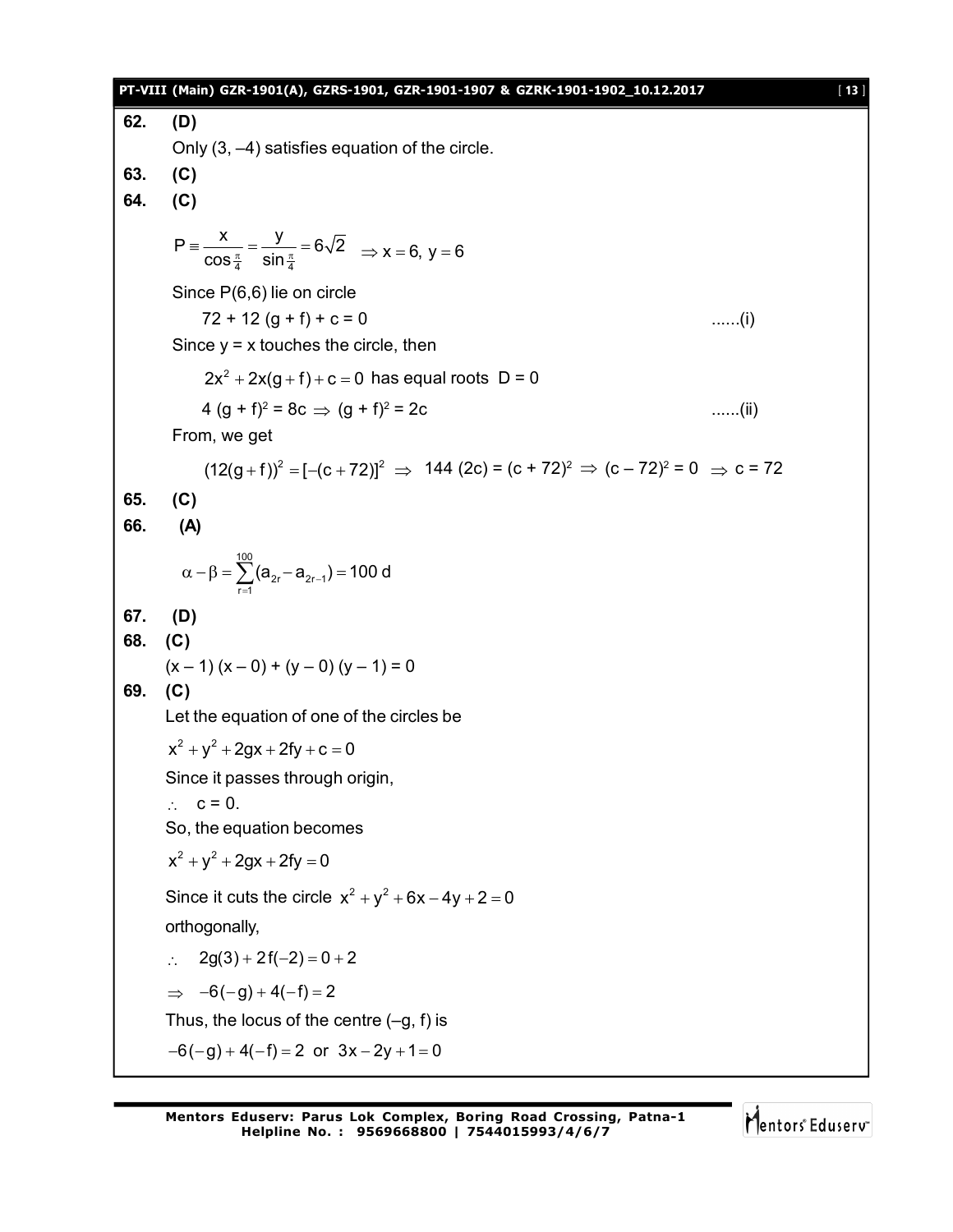| $[14]$                                                                                          | PT-VIII (Main) GZR-1901(A), GZRS-1901, GZR-1901-1907 & GZRK-1901-1902_10.12.2017                                                                |  |  |  |
|-------------------------------------------------------------------------------------------------|-------------------------------------------------------------------------------------------------------------------------------------------------|--|--|--|
| 70.                                                                                             | (B)                                                                                                                                             |  |  |  |
|                                                                                                 | $\sin x + \cos x = \sqrt{2}$                                                                                                                    |  |  |  |
| 71.                                                                                             | (B)                                                                                                                                             |  |  |  |
| The equation of the straight line passing through the points of intersection of given circle is |                                                                                                                                                 |  |  |  |
|                                                                                                 | $(x^{2}+y^{2}+5x+1)-(x^{2}+y^{2}-3x+7y-25)=0$                                                                                                   |  |  |  |
|                                                                                                 | i.e., $8x - 15y + 26 = 0$                                                                                                                       |  |  |  |
|                                                                                                 | Also, centre of the circle $x^2 + y^2 - 2x = 0$ is (1, 0).                                                                                      |  |  |  |
|                                                                                                 | Distance of the point (1, 0) from the straight line<br>(1)                                                                                      |  |  |  |
|                                                                                                 | $=\frac{8(1)-15(0)+26}{\sqrt{64+225}}=\frac{34}{17}=2$                                                                                          |  |  |  |
| 72.                                                                                             | (B)                                                                                                                                             |  |  |  |
|                                                                                                 | The equation of the line L be $y - 2 = m(x - 8)$ , m < 0                                                                                        |  |  |  |
|                                                                                                 | coordinates of P and Q are P $\left(8-\frac{2}{m},0\right)$ and Q (0, 2 – 8 m).                                                                 |  |  |  |
|                                                                                                 | So, OP + OQ = $8 - \frac{2}{m}$ + 2 - 8m = 10 + $\frac{2}{(-m)}$ + 8 (-m) ≥ 10 + 2 $\sqrt{\frac{2}{(-m)}}$ × 8 (-m) ≥ 18                        |  |  |  |
|                                                                                                 | So, absolute minium value of $OP + OQ = 18$                                                                                                     |  |  |  |
| 73.                                                                                             | (B)<br>The parabola $y = x^2 + 1$ and $x = y^2 + 1$ are symmetrical about $y = x$ .                                                             |  |  |  |
|                                                                                                 | Therefore, the tangent at point A is parallel to $y = x$ . Therefore, $\frac{dy}{dx} = 2x$ or $2x = 1$                                          |  |  |  |
|                                                                                                 | or $x = \frac{1}{2}$ and $y = \frac{5}{4}$                                                                                                      |  |  |  |
|                                                                                                 | $\therefore$ A = $\left(\frac{1}{2}, \frac{5}{4}\right)$ and B = $\left(\frac{5}{4}, \frac{1}{2}\right)$                                        |  |  |  |
|                                                                                                 | Hence, Radius = $\frac{1}{2} \sqrt{\left(\frac{1}{2} - \frac{5}{4}\right)^2 + \left(\frac{5}{4} - \frac{1}{2}\right)^2} = \frac{3}{8} \sqrt{2}$ |  |  |  |
|                                                                                                 | $\therefore$ Area = $\frac{9\pi}{32}$                                                                                                           |  |  |  |
| 74.                                                                                             | (A)                                                                                                                                             |  |  |  |
|                                                                                                 | The family of parabola is                                                                                                                       |  |  |  |
|                                                                                                 |                                                                                                                                                 |  |  |  |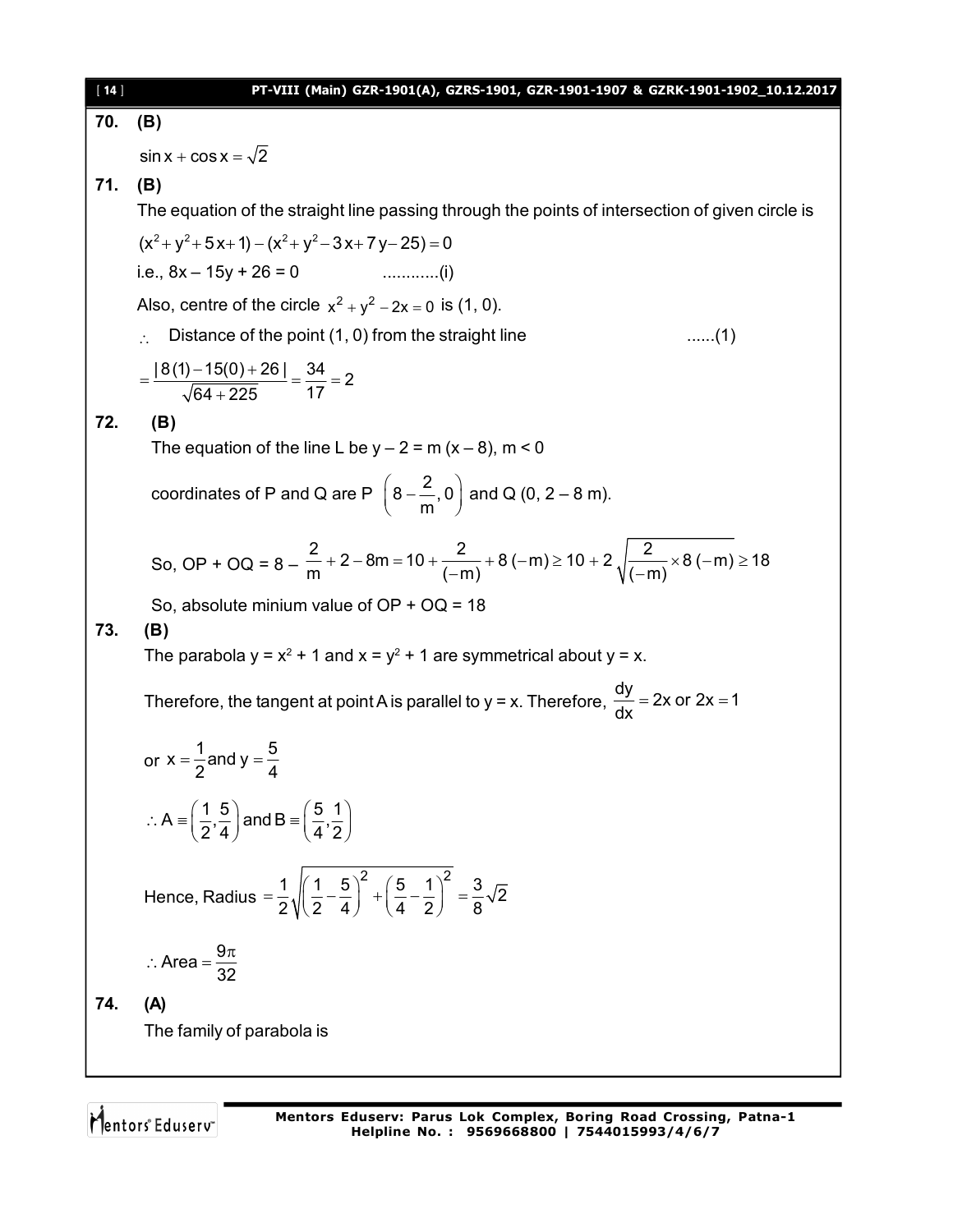#### **PT-VIII (Main) GZR-1901(A), GZRS-1901, GZR-1901-1907 & GZRK-1901-1902\_10.12.2017** [ **15** ]

$$
y = \frac{a^3x^2}{3} + \frac{a^2x}{2} - 2a
$$
  
\nand the vertex is A(-B/ZA, -D/AA) = (h, k). Therefore,  
\n
$$
h = -\frac{a^2/2}{2(a^3/3)} = -\frac{3}{4a}
$$
  
\nand  $k = \frac{(a^2/2)^2 - (4a^3(-2a)/3)}{4(a^3/3)} = \frac{-35a}{16}$   
\nEliminating a, required locus is xy = 105/64.  
\n75. (C)  
\n
$$
y^2 = 8x
$$
  
\n $\Rightarrow a = 2$   
\n $\Rightarrow 2 \text{ PSSO} = 4$   
\n $\Rightarrow 8Q = 3$   
\n76. (D)  
\nrequired equation is  $x^2 - (\alpha + \beta)x + \alpha\beta = 0$   
\n $\alpha + \beta = \frac{1}{10 - \sqrt{72}} + \frac{1}{10 + 6\sqrt{2}} = \frac{5}{7}$   
\n $\alpha + \beta = \frac{1}{28}$   
\n77. (A)  
\nLet  $S = \sum_{n=1}^{\infty} \frac{a_n}{2^n}$ , then  
\n
$$
S = \frac{a_1}{2} + \frac{a_2}{2} + \frac{a_3}{2} + \sum_{n=3}^{\infty} \frac{a_{n+1}}{2^{n+1}} = 0 + \frac{1}{4} + \frac{2}{8} + \sum_{n=3}^{\infty} \frac{a_n + a_{n-1} + a_{n-2}}{2^{n+1}}
$$
  
\n
$$
= \frac{1}{2} + \frac{1}{2} \sum_{n=3}^{\infty} \frac{a_n}{2^n} + \frac{1}{4} \sum_{n=3}^{\infty} \frac{a_{n-1}}{2^{n+1}} + \frac{1}{8} \sum_{n=3}^{\infty} \frac{a_{n-2}}{2^{n-2}} = \frac{1}{2} + \frac{1}{2} \left( S - \frac{0}{2} - \frac{1}{4} \right) + \frac{1}{4} \left( S - \frac{0}{2} \right) + \frac{1}{8} S
$$
  
\n $\Rightarrow S = \frac{3}{8} + \frac{7}{8} S \Rightarrow \frac{1}{8} S = \frac$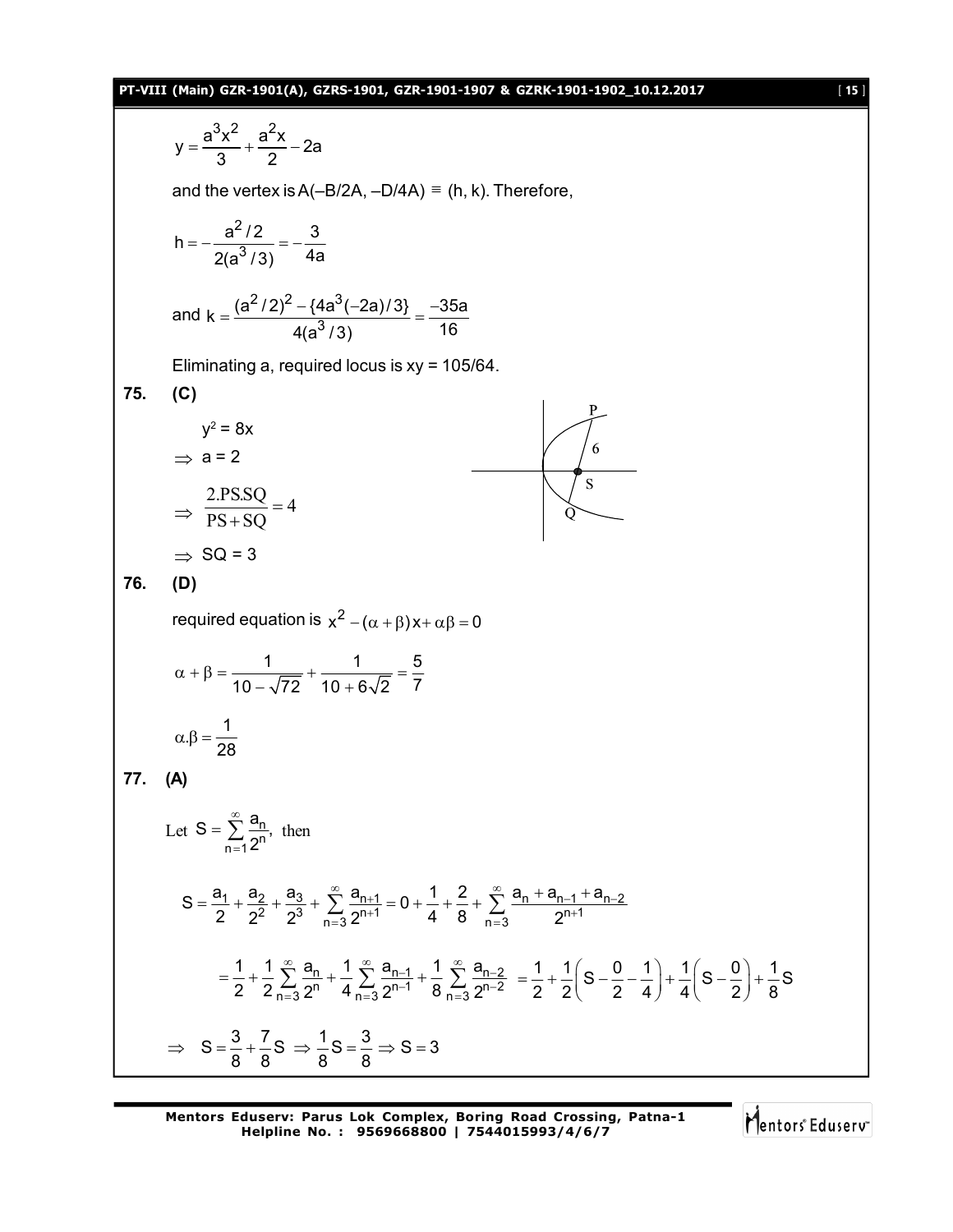| [16] | PT-VIII (Main) GZR-1901(A), GZRS-1901, GZR-1901-1907 & GZRK-1901-1902_10.12.2017                                                                                                                              |                                      |
|------|---------------------------------------------------------------------------------------------------------------------------------------------------------------------------------------------------------------|--------------------------------------|
| 78.  | (D)                                                                                                                                                                                                           |                                      |
|      | b > 0                                                                                                                                                                                                         |                                      |
|      | Also, $(\alpha - 1)^2 + \beta^2 = (\alpha - 3)^2 + \beta^2 \Rightarrow \alpha = 2$                                                                                                                            |                                      |
|      | $\cos 60^\circ = \frac{AA_1^2 + AA_2^2 - A_1A_2^2}{2AA_2 \times AA_2} \Rightarrow (1+\beta^2) = 2\beta^2 - 2 \Rightarrow \beta = \sqrt{3}$                                                                    | $A(\alpha, \beta)$                   |
|      | Equation of circle having centre (2, $\sqrt{3}$ ) and radius 2 is<br>$\mathcal{L}$                                                                                                                            |                                      |
|      | $x^{2} + y^{2} - 4x - 2\sqrt{3}y + 3 = 0$                                                                                                                                                                     | $A_2(3,0)$<br>$(1,0)$ A <sub>1</sub> |
| 79.  | (C)                                                                                                                                                                                                           |                                      |
|      | $a_n = {n(n+1) \over \left( {n(n+1) \over n} \right)^2} = 4 \left( {1 \over n} - {1 \over n+1} \right)$                                                                                                       |                                      |
|      | $S_n = 4\left(1-\frac{1}{2}+\frac{1}{2}-\frac{1}{3}++\frac{1}{n}-\frac{1}{(n+1)}\right)$                                                                                                                      |                                      |
|      | $S_n = 4\left(1 - \frac{1}{n+1}\right)$                                                                                                                                                                       |                                      |
|      | $S_{\infty} = 4$ .                                                                                                                                                                                            |                                      |
| 80.  | (B)                                                                                                                                                                                                           |                                      |
|      | $\alpha + \beta = a$ and $\alpha \beta = -(a + b)$                                                                                                                                                            |                                      |
|      | $\frac{\alpha^2 + 2\alpha + 1}{\alpha^2 + 2\alpha + b} + \frac{\beta^2 + 2\beta + 1}{\beta^2 + 2\beta + b} = \frac{(\alpha + 1)^2}{(\alpha + 1)^2 + (b - 1)} + \frac{(\beta + 1)^2}{(\beta + 1)^2 + (b - 1)}$ |                                      |
| 81.  | (B)                                                                                                                                                                                                           |                                      |
|      | $\alpha + \beta = \frac{3}{2}$                                                                                                                                                                                |                                      |
|      | $\alpha\beta = -3$                                                                                                                                                                                            |                                      |
|      | : $(\alpha + \beta)^2 - 2\alpha\beta + 4$                                                                                                                                                                     |                                      |
|      | $=\frac{9}{4}+6+4=\frac{49}{4}$                                                                                                                                                                               |                                      |
|      | and $(\alpha^2 + 2)(\beta^2 + 2) = \alpha^2 \beta^2 + 2(\alpha^2 + \beta^2) + 4$                                                                                                                              |                                      |
|      | $=9+2\left(\frac{33}{4}\right)+4=\frac{59}{2}$                                                                                                                                                                |                                      |
|      | Hence, the required equation is $x^2 - \frac{49}{4}x + \frac{59}{2} = 0$                                                                                                                                      |                                      |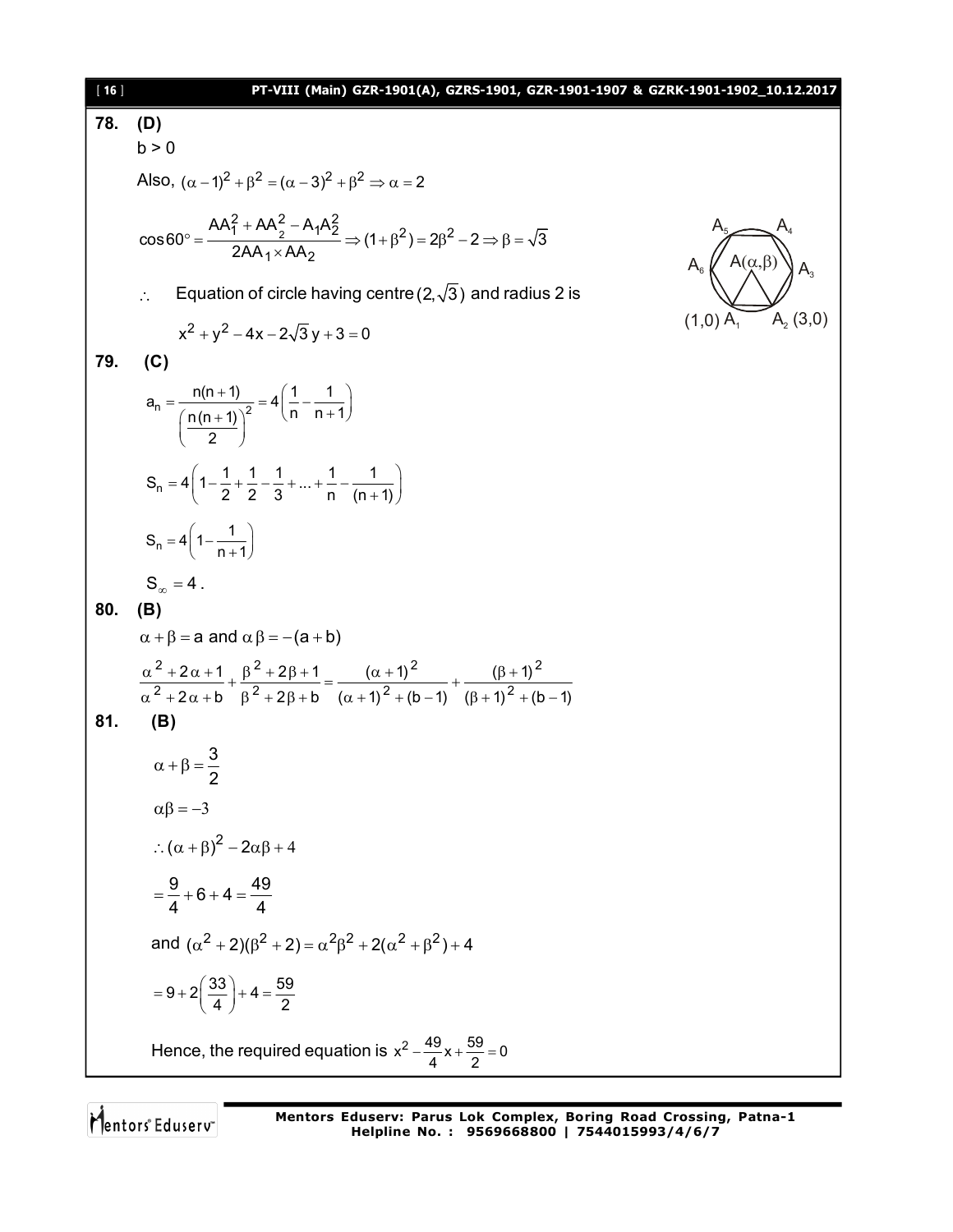#### **PT-VIII (Main) GZR-1901(A), GZRS-1901, GZR-1901-1907 & GZRK-1901-1902\_10.12.2017** [ **17** ]

**82. (B)** Equation of normal in terms of m is  $y = mx - 4m - 2m^3$ . If it passes through (a, 0) then  $am - 4m - 2m^3 = 0$ ⇒ m(a – 4 – 2m<sup>2</sup>) = 0 ⇒ m = 0, m<sup>2</sup> =  $\frac{a-4}{2}$ 2  $\frac{-4}{2}$ . For three distinct normal,  $a - 4 > 0 \Rightarrow a > 4$ **83. (A)** Let 16<sup>sin<sup>2</sup>x</sup> = y, then  $16^{\cos^2 x}$  = 16<sup>1-sin<sup>2</sup>x =  $\frac{16}{y}$ </sup> y  $e^{-\sin^2 x} =$ Hence y + y 16  $= 10 \Rightarrow y^2 - 10y + 16 = 0 \Rightarrow y = 2 \text{ or } 8$ Now  $16^{\sin^2 x} = 2 \implies 2^{4\sin^2 x} = (2)^1 \implies 4\sin^2 x = 1$  $\therefore$  sinx =  $\pm \frac{1}{2}$  $\pm \frac{1}{2}$   $\Rightarrow$  x =  $\frac{\pi}{6}$ and  $16^{\sin^2 x} = 8 \implies 2^{4\sin^2 x} = 2^3 \implies \sin x = \pm \frac{\sqrt{3}}{2}$ 3  $\Rightarrow$  x =  $\frac{1}{3}$  $\pi$ **84. (B) 85. (C)** Let  $\alpha$ ,  $2\alpha$  are the roots of equation so  $\alpha + 2\alpha = 3\alpha = 3a \Rightarrow \alpha = a$ and  $\alpha(2\alpha) = 2\alpha^2 = f(a)$  $\Rightarrow$  f(a) = 2a<sup>2</sup> Hence  $f(x) = 2x^2$ **86. (A)** Since  $x_1$   $x_2$  = 4  $x_2 = \frac{1}{x_1}$ 4 x  $\therefore \frac{x_1}{x_1-1}$ 1 x  $\frac{x_1}{x_1-1} + \frac{x_1}{4}$ 1 4 x  $\frac{4}{x_1}$  – 1  $= 2 \Rightarrow \frac{\lambda_1}{\lambda_1 - \lambda_2}$ 1 x  $\frac{1}{x_1-1}$  +  $\frac{1}{4-x_1}$ 4  $\frac{1}{4-x_1}$  = 2  $4x_1 - x_1^2 + 4x_1 - 4 = 2(x_1 - 1) (4 - x_1)$  $\Rightarrow$   $x_1^2 - 2x_1 + 4 = 0$   $\Rightarrow$   $x^2 - 2x + 4 = 0$